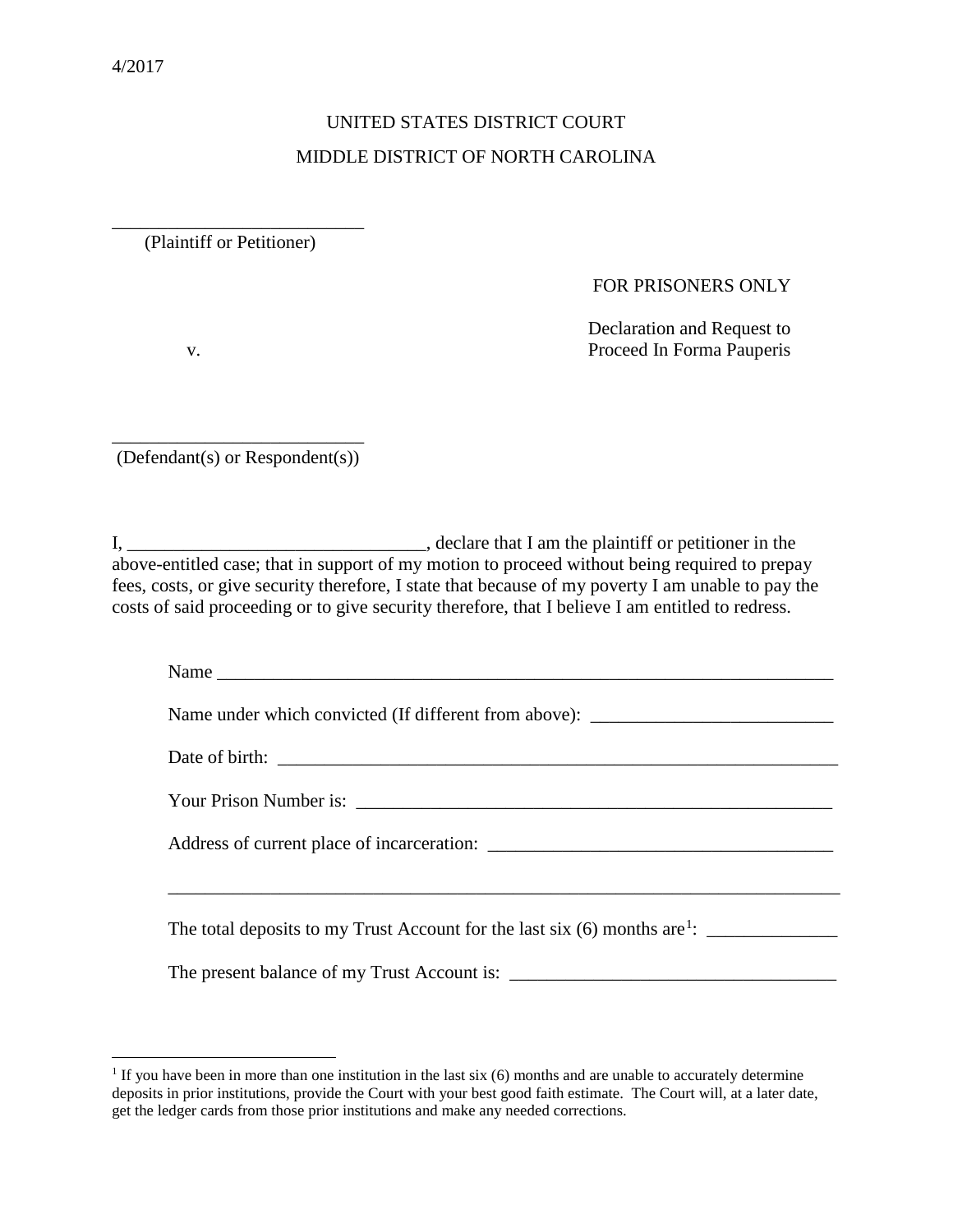1. Are you presently employed?

| Y<br>es | N٥ |  |
|---------|----|--|
|         |    |  |

- a. If the answer is "Yes", state the amount of your salary or wages per month, and give the name and address of your employer.
- b. If the answer is "No", state the date of last employment and amount of the salary and wages per month which you received.

\_\_\_\_\_\_\_\_\_\_\_\_\_\_\_\_\_\_\_\_\_\_\_\_\_\_\_\_\_\_\_\_\_\_\_\_\_\_\_\_\_\_\_\_\_\_\_\_\_\_\_\_\_\_\_\_\_\_\_\_\_\_\_\_\_

\_\_\_\_\_\_\_\_\_\_\_\_\_\_\_\_\_\_\_\_\_\_\_\_\_\_\_\_\_\_\_\_\_\_\_\_\_\_\_\_\_\_\_\_\_\_\_\_\_\_\_\_\_\_\_\_\_\_\_\_\_\_\_\_\_

2. List anyone who helps support you or shares support in any way and describe the type and amount of support for the last twelve (12) months. (If no one, write "No One.")

\_\_\_\_\_\_\_\_\_\_\_\_\_\_\_\_\_\_\_\_\_\_\_\_\_\_\_\_\_\_\_\_\_\_\_\_\_\_\_\_\_\_\_\_\_\_\_\_\_\_\_\_\_\_\_\_\_\_\_\_\_\_\_\_\_\_\_\_\_\_\_\_

\_\_\_\_\_\_\_\_\_\_\_\_\_\_\_\_\_\_\_\_\_\_\_\_\_\_\_\_\_\_\_\_\_\_\_\_\_\_\_\_\_\_\_\_\_\_\_\_\_\_\_\_\_\_\_\_\_\_\_\_\_\_\_\_\_\_\_\_\_\_\_\_

3. Have you received within the past twelve (12) months any money from any of the following sources?

| a. Business, profession, or form of self-employment? | $Yes$ No $\_\_$ |
|------------------------------------------------------|-----------------|
| b. Rent payments, interest or dividends?             | $Yes$ No $\_\_$ |
| c. Pensions, annuities or life insurance payments?   | $Yes \_ No \_$  |
| d. Gifts or inheritances?                            | $Yes \_ No \_$  |
| e. Social Security, SSI or disability?               | $Yes$ No $\_\_$ |
| f. Workers' Compensation or Unemployment?            | $Yes$ No $\_\_$ |
| g. AFDC, WIC, or Food Stamps?                        | Yes No          |
| h. Any other sources?                                | Yes No          |

If the answer to any of the above is "Yes", describe each source of money and state the amount received from each during the past twelve (12) months.

\_\_\_\_\_\_\_\_\_\_\_\_\_\_\_\_\_\_\_\_\_\_\_\_\_\_\_\_\_\_\_\_\_\_\_\_\_\_\_\_\_\_\_\_\_\_\_\_\_\_\_\_\_\_\_\_\_\_\_\_\_\_\_\_\_\_\_

\_\_\_\_\_\_\_\_\_\_\_\_\_\_\_\_\_\_\_\_\_\_\_\_\_\_\_\_\_\_\_\_\_\_\_\_\_\_\_\_\_\_\_\_\_\_\_\_\_\_\_\_\_\_\_\_\_\_\_\_\_\_\_\_\_\_\_

4. Do you own any cash, or do you have money in a checking, savings or any other kind of account other than a prison account? The State of No  $\gamma$  No  $\gamma$ 

If the answer is "Yes", describe the account, its location, and the total value of each amount.

\_\_\_\_\_\_\_\_\_\_\_\_\_\_\_\_\_\_\_\_\_\_\_\_\_\_\_\_\_\_\_\_\_\_\_\_\_\_\_\_\_\_\_\_\_\_\_\_\_\_\_\_\_\_\_\_\_\_\_\_\_\_\_\_\_\_\_\_\_\_\_